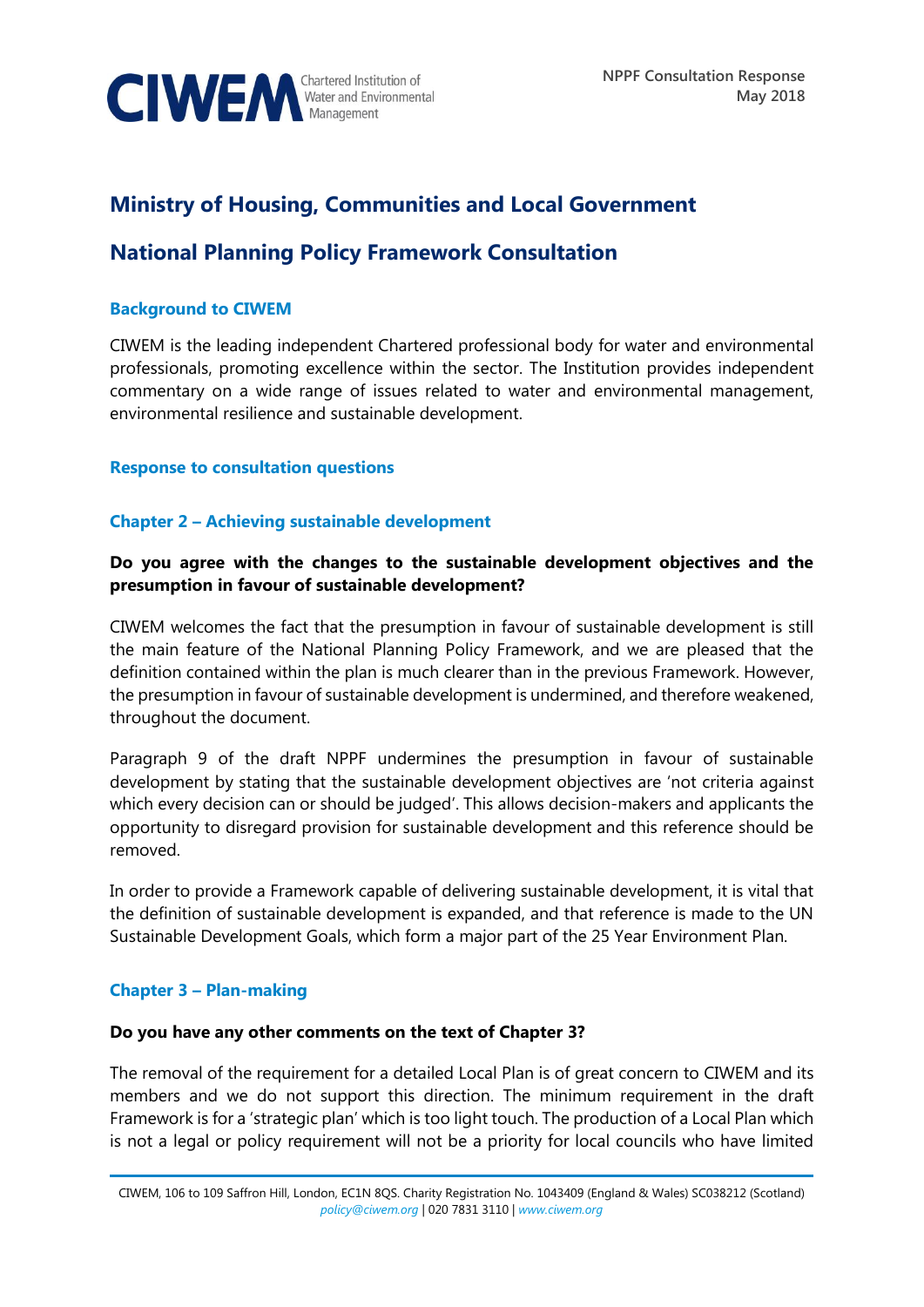resources, and many local councils are unlikely to have the funds to produce one given other immediately pressing priorities, making a local plan discretionary. This will impact the ability of the NPPF to be successful on the aim of delivering quality and sustainable development.

Our concern over the removal of the requirement to produce a local plan is underpinned by the fact that in many cases the NPPF wording states that "Planning policies should…" however if this direction relates to something which is in itself discretionary, there is not even the potential for fall-back on the NPPF itself if policies or more detailed plans are absent. There are too many opportunities for what are, generally speaking, well-worded requirements to be circumvented on such technicalities.

The NPPF, as a means to enable the Government's targets on housing delivery, should look beyond immediate concerns around delivering certain numbers of units, and operate as a framework to deliver lasting quality in development. This means well-conceived, planned, designed development which has high standards of efficiency, climate resilience, is designed to promote sustainable modes of transport and features high levels of green infrastructure. Whilst core NPPF content does direct such kinds of requirement, without local context established by a Local Plan, underpinned by appropriate supplementary policies, this quality and value will not be achieved.

There appears to remain a preconception that elements of design and development such as high efficiency, resilience or green infrastructure are an expense and burden to developers. They are not. Local planning authorities must be given the tools and the clear direction by Government to provide high quality development otherwise the complex range of pressures at play, which need proper consideration and management, will ultimately result in development which is far from sustainable.

## **Chapter 4 – Decision-making**

## **Do you have any comments on the text of Chapter 4?**

Viability assessments only take into account capital cost of development. There is no provision to include consideration of whole life costs, or a cost benefit analysis of investment which, using the example of sustainable drainage systems, would highlight the benefits to health, well-being and the environment which outweigh the capital cost (which in any event should very often these days be cheaper than more conventional drainage solutions IF the scheme is well designed). Viability assessments allow developers to disregard the presumption in favour of sustainable development and can lead to poorly-designed and unsustainable development. CIWEM recommends that viability assessment requirements be revised further to include a cost benefit analysis.

## **Chapter 5 – Delivering a sufficient supply of homes**

# **Do you agree with the application of the presumption in favour of sustainable development where delivery is below 75% of the housing required from 2020?**

No. Before this rule applies, there should be an assessment of why delivery is so much slower than the required rate. It is vital to establish whether it is due to requirements of local planning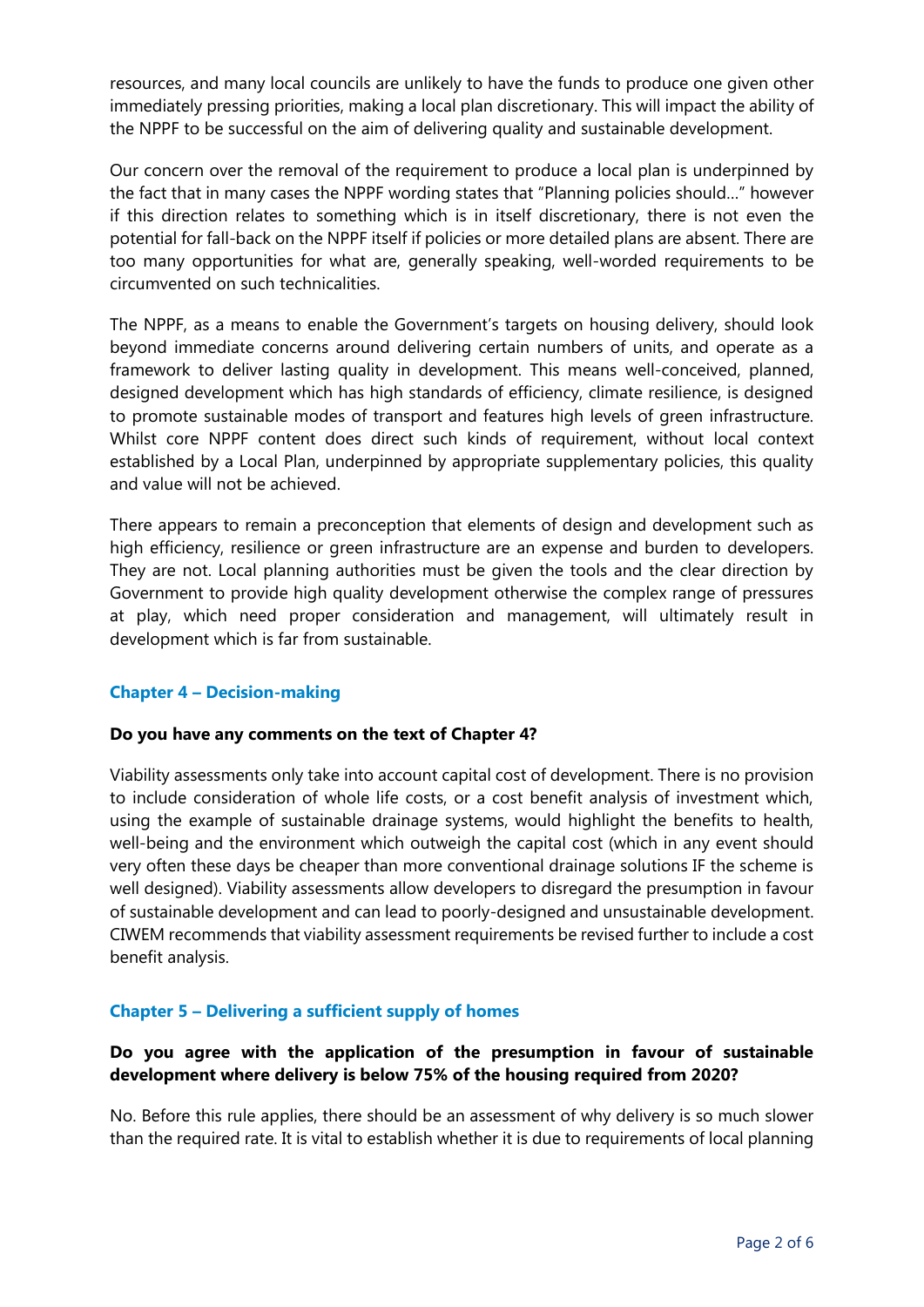policy, or whether it is due to other factors, for example land banking, which would need to be tackled.

## **Do you have any other comments on the text of Chapter 5?**

CIWEM supports the ambition to provide a sufficient supply of new homes, but the provisions within the Framework support a programme of housebuilding focused on quantity instead of quality. There is an understandably clear and strong focus on housing need and number, but not on the quality or sustainability of those new homes, or on the creation of sustainable communities around new housing stock. CIWEM believes that it is important to include reference in this Chapter to the sustainable development objectives.

# **Chapter 8 – Promoting healthy and safe communities**

## **Do you have any other comments on the text of Chapter 8?**

The 25 Year Environment Plan stated that Defra would be 'working with the Ministry of Housing, Communities and Local Government to see how our commitments on green infrastructure can be incorporated into national planning guidance and policy.' Whilst there is reference to green infrastructure in the Framework which is welcomed, CIWEM believes that further promotion of this is vital to achieve the aim of healthy, inclusive and safe communities.

The evidence base pointing towards the benefits of access to green space and green infrastructure for physical and mental wellbeing is extensive and this goes far further than issues such as re-development of playing fields. It is as much the overall amenity value of an urban space, affected by street trees, small patches of green space, etc. worked into the fabric of the overall development. There is no reason why such components cannot be included even in high density development. We do not consider that such emphasis is adequately made by the present wording and this should be addressed.

Additionally, no reference is made in the Framework to the 'stronger new standards for green infrastructure' promised in the 25 Year Environment Plan, which does not bode well for their delivery. This omission should be addressed in the final updated NPPF.

## **Chapter 9 – Promoting sustainable transport**

# **Do you agree with the changes to the transport chapter that point to the way that all aspects of transport should be considered, both in planning for transport and assessing transport impacts?**

We are pleased to see reference to the need to provide for high quality walking and cycling networks but consider this provision to be too weak as currently set out. It is presented as something that planning policies should do. However, if local policies are absent then there is no provision to drive such networks. Given the growing health challenges associated with sedentary lifestyles and the positive impacts which moderate daily activity can have on both health and productivity (again, as per our comments in relation to green infrastructure the evidence base to this effect is extensive), this wording needs to be stronger and should be a clear priority for urban areas in particular.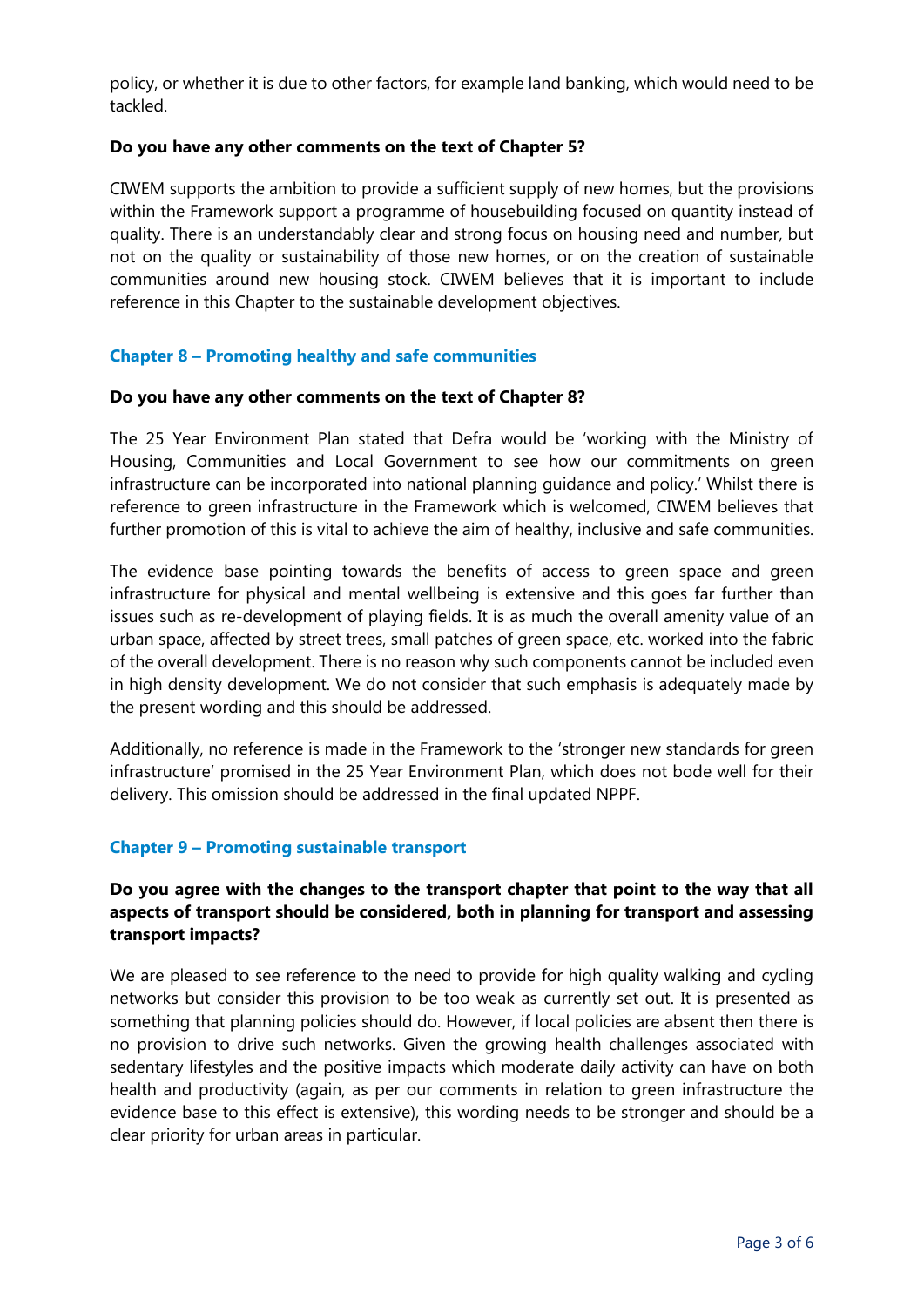## **Chapter 12 – Achieving well-designed places**

#### **Do you have any other comments on the text of Chapter 12?**

CIWEM believes that reference should be made in this section to promoting health and wellbeing through walking, activity and the provision of green spaces and green infrastructure, which are essential for a 'well-designed place'.

## **Chapter 14 – Meeting the challenge of climate change, flooding and coastal change**

#### **Do you have any comments on the text of Chapter 14?**

The NPPF appears to be nearly silent on water resources apart from a single mention in Para 148 The availability of sufficient potable water is an important issue for climate adaptation particularly in London and the SE where there is much development pressure and current scenarios suggest the greatest impact on summer precipitation.

The use of the word "risk" differs from the definition given in Paragraph 2(1) of the Flood and Water Management Act (2010). In the FWMA (2010) risk is defined as "a combination of the probability of occurrence with its potential consequences". However, in the proposed NPPF flood "risk" is almost exclusively used as a synonym for the probability or likelihood of flooding. Effective development planning will ensure that the overall consequences of flooding are not increased materially by the development decisions and so the risk will not increase. A sitespecific flood risk assessment document will cover both the probability of flooding and the consequences of flooding.

There is no reference in the policy to the online guidance on the Planning Portal for flood risk issues including the details of the Sequential and Exception tests

Flooding issues are absent from the Glossary.

We have the following specific suggested edits to the text:

Add an explicit reference to water resource requirements to the list of examples in 2nd sentence of Para 148. Note that in line 3 of Para 148 the repeated comma before "water supply" should be deleted.

At Para 149 (a) add some examples of impacts of climate change to be considered including, flood risk, water scarcity, coastal erosion, and heatwave. After "green infrastructure" add ", designing for drainage exceedance and ensuring that new buildings in flood risk areas are flood resilient".

At Para 153 (a), insert "cumulatively" before "even" to read "… that cumulatively even smallscale projects provide a valuable contribution to cutting greenhouse gas emissions …"

At Para 154 or in the Glossary of Annex 2, provide a definition of flood risk. The use of the word "risk" differs from the definition given in Paragraph 2(1) of the Flood and Water Management Act (2010). In the FWMA (2010) risk is defined as "a combination of the probability of occurrence with its potential consequences". However, in the proposed NPPF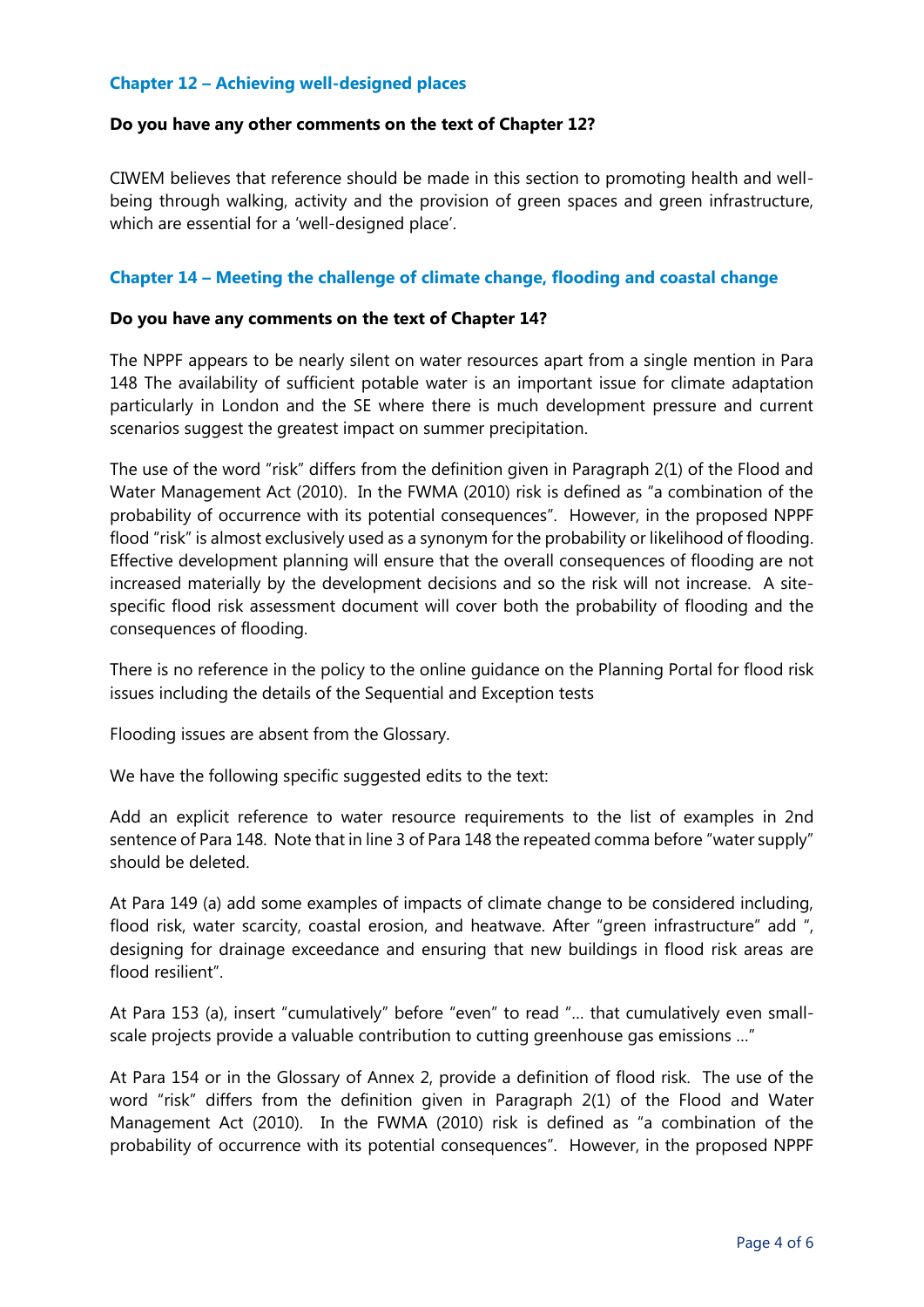text flood "risk" is almost exclusively used as a synonym for the probability or likelihood of flooding.

In Paras 154 to 162 inclusive, review the use of the phrase "flood risk" to clarify whether the sense should be construed as the probability of flooding or the actual risk as defined in the FWMA (2010), Paragraph 2(1). Consider using the synonym "likelihood" for "risk" where only the probability component of risk is intended.

Should Para 155 refer in a footnote to Paragraph 6(13) and 6(14) of the Flood and Water Management Act (2010) for the full definition of flood risk management authorities?

At Para 156 (a) add a footnote to give a fuller description the sequential and exception tests by reference to the current documentation on the Planning Portal.

At Para 161 (b) include a footnote to clarify the difference between flood "resilient" and "resistant", either with a description, or reference to other guidance. It should be made clear that such flood resilience should be considered as far as the individual property level. Alternatively include definitions in Annex 2.

At Para 163(d), after "multifunctional benefits" add "which address water quantity, water quality, amenity and biodiversity considerations."

# **Chapter 15 – Conserving and enhancing the natural environment**

#### **Do you have any other comments on the text of Chapter 15?**

CIWEM welcomes the promotion of the enhancement of natural capital, and reference to a catchment-based approach in the Framework. However, these should both be strengthened further. Both approaches form an integral part of the 25 Year Environment Plan.

The 25 Year Environment Plan also includes many provisions which require the support of the planning system, for example Nature Recovery Networks. However, these Networks are not explicitly referenced in the Framework. We suggest amending para 168(d), after "ecological networks" add "such as Nature Recovery Networks".

## **Glossary**

#### **Do you have any comments on the glossary?**

There is no definition of Natural Capital in the glossary, despite reference being made to it in the Framework. This should be added.

Depending upon actions taken on comments supplied above for Q32, consider adding some flood related terms to the Glossary. These could include:

• Flood risk is a combination of the probability of occurrence of a flood with its potential consequences (See Paragraph 2(1) of the Flood and Water Management Act (2010))